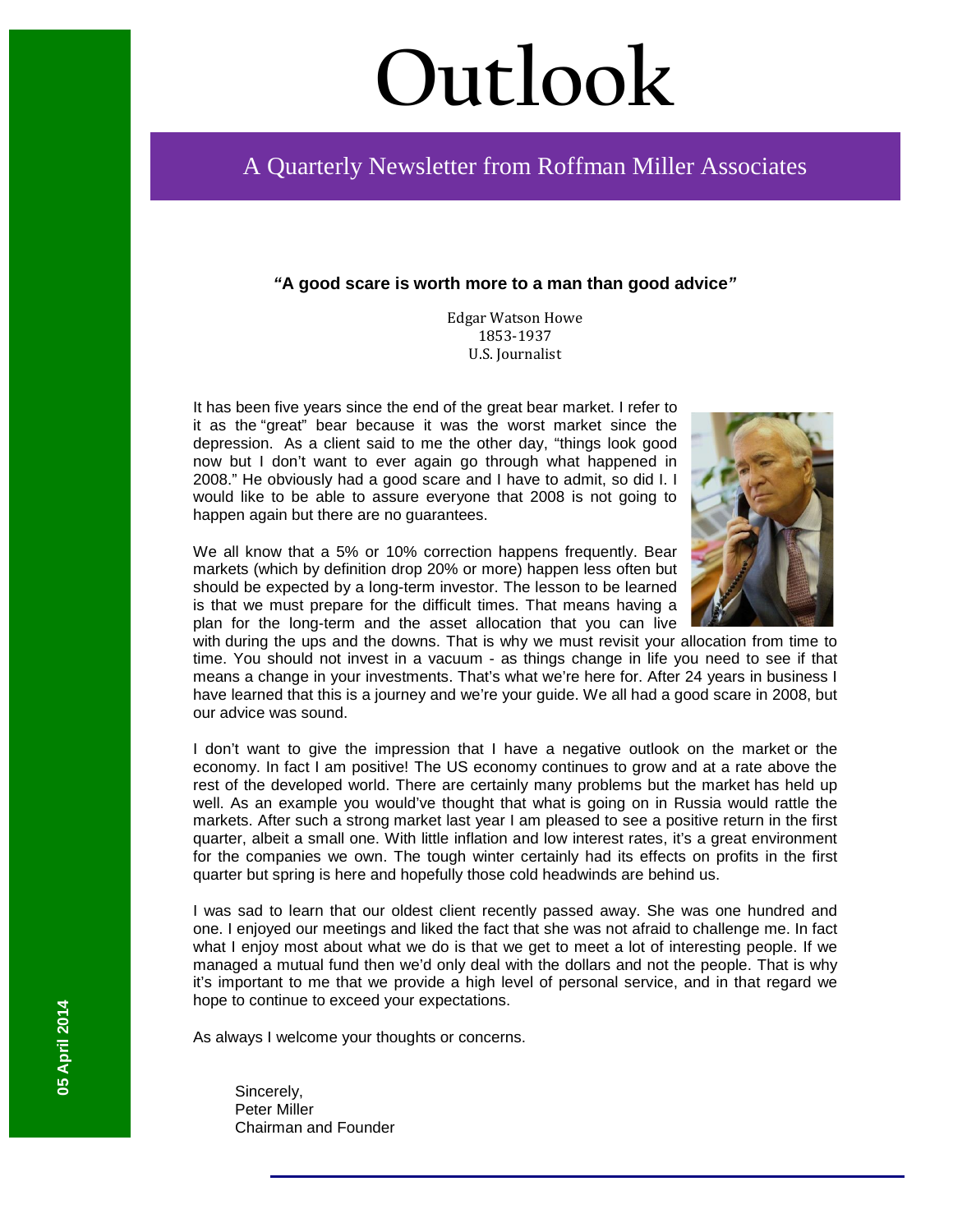# **Is a Capital Spending Cycle Imminent?**

#### **Key Points**

- Capital expenditures ('Capex') are monies spent to help drive sales and profits of corporations, such as for new computer systems or manufacturing plants.
- Preconditions for a pickup in capital spending appear to be lining up.
- The technology and industrial sectors are likely the biggest beneficiaries.

One of the most arresting characteristics of this cycle's recovery is the surge in corporate profitability. Clearly, shareholders have benefitted recently from companies' preference for returning cash via buybacks and dividends vs. making capital investments. But the tide may be turning.

Are we are poised to see a pickup in investment spending? I think the preconditions are lining up.

#### **Where are we in the cycle?**

Relative to real gross domestic product (GDP) as you can see below, capex is not only still well below its prior high, it's been range-bound since the late-1990s. The last major secular upcycle in capex was between 1960 and 1980. It is too soon to suggest this cycle will be of the secular variety, but we can point to several indications of ample pent-up demand.



#### **Getting old!**

Then there's the age problem (one I'm fighting personally!). The average age of the capital stock is now at historical peaks, even for quickly-depreciating sectors like software and information processing equipment. Tech investment has dropped to a near 15-year low as a share of overall investment. We do believe the technology and industrials sectors will be the most significant beneficiaries of a more meaningful upturn in the capex cycle.

**This article is excerpted from a presentation by Charles Schwab's Chief Investment Strategist, Liz Ann Sonders**

#### **Corporate Cash at All-Time High**

We know companies have the means. As seen below, nonfinancial corporate liquid assets are at levels unseen since World War II (WWII), with a notable pickup in the pace of accumulation over the past two years.



#### **Rising confidence**

It's also essential to have rising confidence on the part of corporate leaders. There have been endless macro and policy uncertainties plaguing business confidence over the past several years, including debt ceiling fights, the government shutdown, a ratings downgrade of US debt, the sequester, the Affordable Care Act and regulatory burdens. But some of these uncertainties are easing, while returns on capital remain higher than the cost of capital, meaning the financial incentive for capex remains healthy.

A special Philly Fed survey question revealed that nearly 50% of the firms in the district expect to increase capital spending in 2014.

Finally, we can look at lending trends as a sign that business demand for loans tied to longer-term investments is rising alongside a greater willingness to lend by banks. Both small and large banks are showing a sharp acceleration in commercial and industrial (C&I) lending, particularly over the past couple of months.

Consumer confidence is also crucial given that consumers are typically the core of a self-reinforcing economic expansion. According to BCA Research, the "Classic Cycle" experience is that household deleveraging typically lasts no more than fiveto-seven years, with spending reviving even before deleveraging is complete. With household debt-to-income back below its long-term trend, net worth well above its prior high, and consumer debt outstanding up for two consecutive quarters, we may have passed the inflection point for the consumer.

The conditions appear ripe for a recovery in spending on technology, plant, and equipment, and we appear to be on the verge of another wave of capital spending.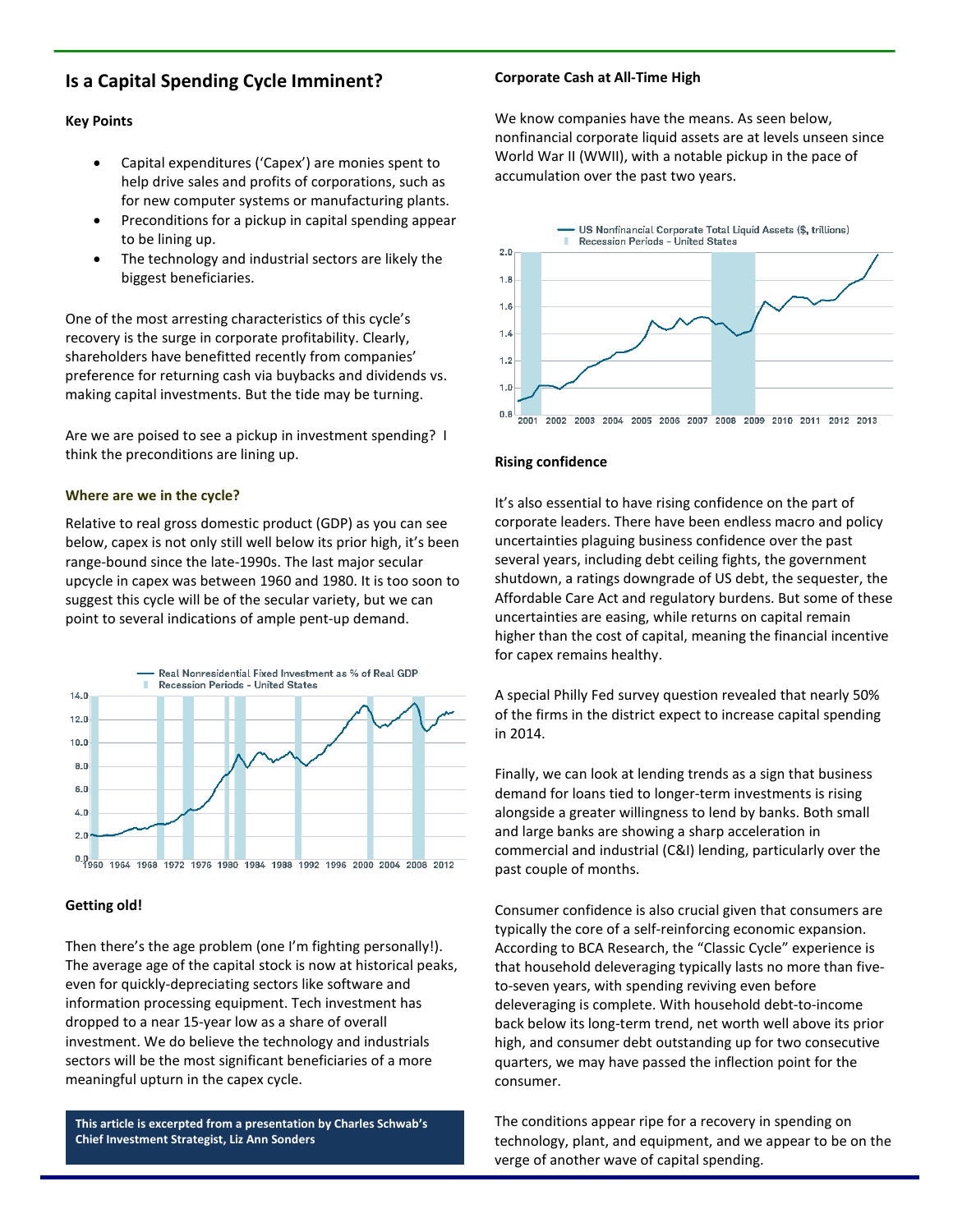# **A Tough Act to Follow**

Did you ever wonder what it was like to be the guy who followed Seinfeld in the comedy clubs? If so, then you can start to understand how I feel as a Portfolio Manager trying to follow a year like 2013.

It seems the market feels somewhat the same. So far this year, there have been plenty of ups and downs but at the end of the first quarter stock prices are still seeking a general direction and the broad indexes did not move with any conviction.

As always, we're not concerned with the indexes or the short term price movements of stocks. Instead we look at the health of the overall economy and specifically of the companies we follow and invest in. For many of our investments, the health of the global economy is important to their business and one local company, Honeywell (Morris Township, NJ) is no exception.



Recently I met with Honeywell CEO David Cote and other senior managers from the company where they discussed their growth targets through the year 2019. Even for a proven management team who met and exceeded the goals of the previous five-year plan, the new plan seems ambitious. But by taking "great positions in good industries," they believe they can achieve the goals set forth.

24% of Honeywell's sales are in the Home and Building end-market. These products run the gamut from simple thermostats to commercial building security and environmental control. Specific areas of innovation include 'smart' thermostats which are accessible via your smartphone or any web-enabled device. Additionally, energy management is a technology driver as the power grid gets "smarter" and all the interacting devices must be designed to keep up.

The Transportation Systems division feels that the world and the US in particular is at a critical point in automotive fuel economies. Cars are mandated to deliver better fuel economies to meet increasing efficiency standards, which usually mean smaller engines. Drivers, however, do not want to give up power, but the traditional 'naturally aspirated' gas engine is at its limit. The solution: turbochargers, which force air into the engine and can provide power boosts of 50 to 100% when power is needed. This allows for smaller, more efficient engines with little change in 'feel' to the driver. This is no small business - the division saw \$3.8 billion in 2013 sales, and Honeywell has won 40% of new engine designs that will be launched worldwide in 2014. While turbos have been nearly standard in Europe (57% of sales), the US market is ripe for deeper penetration (19% of sales) and the manufacturers seem to agree.

Another large division of Honeywell is Aerospace where they deliver key on-board systems for new airplanes and also airport and air-traffic management and safety systems. At \$12 billion in sales this division makes up 30% of the company and has the highest margins. As Dave Cote put it, there is still plenty of 'runway' for this business: airplane manufacturer Boeing forecasts that the civil aviation force worldwide will grow from approximately 20,000 to 40,000 planes over the next twenty years. That's an estimated \$4.8 trillion in new aircraft spending, or about \$240 billion per year. And that

doesn't include maintenance spending.

China is a large growth engine for Honeywell. Surely China is a risk. But it's also a risk *not* to be there. And

Honeywell isn't selling commodities like concrete or steel or copper. They're selling critical solutions for real problems like air pollution, food safety, and water quality. Most of these products flow through the Performance Materials and Technology division, the fastest growing part of the company which also happens to have the second-highest margins of the four divisions.

Some of Honeywell's peers in the industrial segment are able to generate higher operating margins (a measure of profitability). Cote explained that Honeywell will close this gap by 2.2 to 3.7 percent over the next five years, translating to upward of \$1 billion of extra profit every year. This will help drive double-digit profit growth, and Cote promises to grow the dividend even faster than that. That could mean a 50% rise in your income over that time period (for the record, the